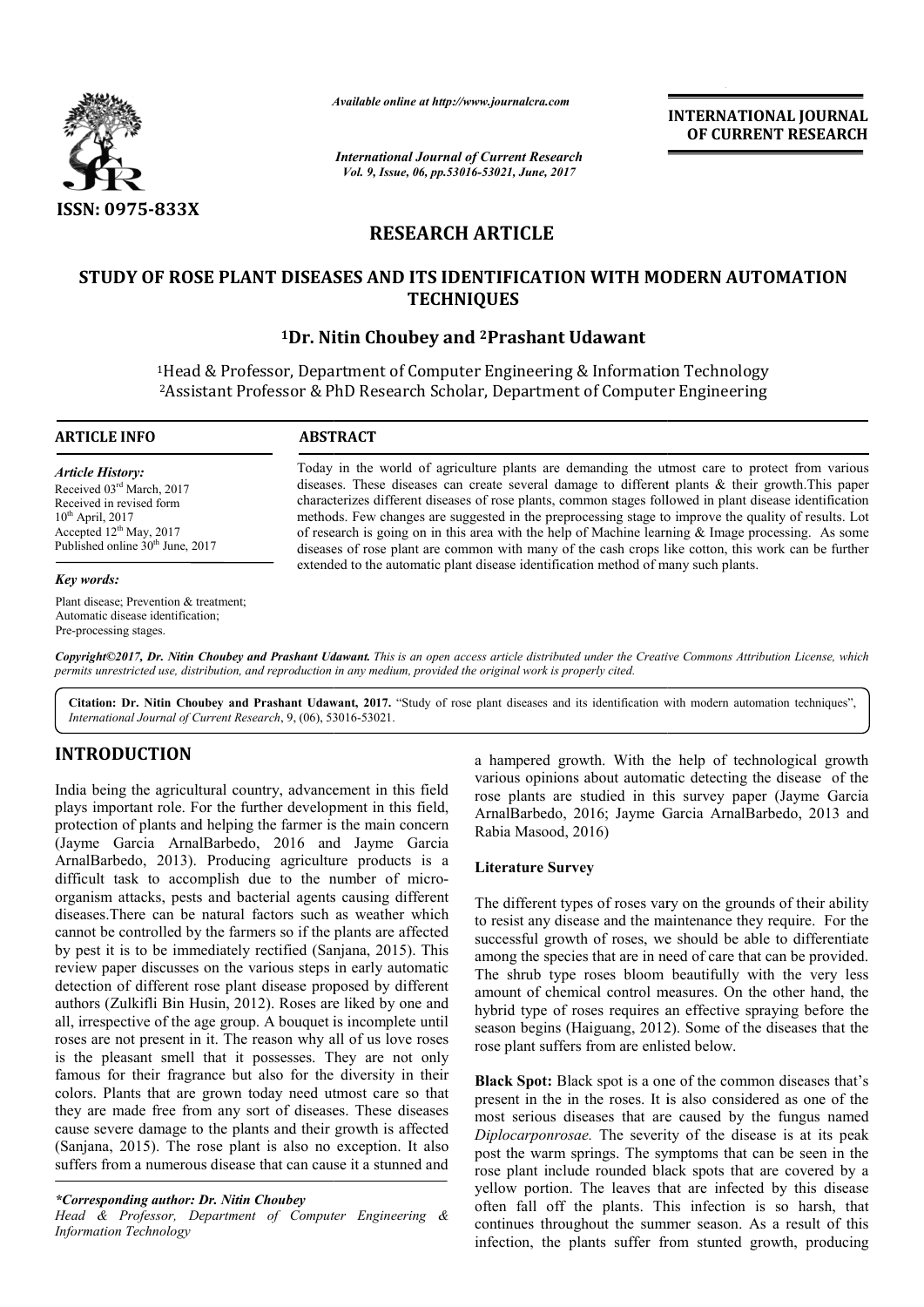fewer and paler leaves. By the midst of the summer, the most severely affected plants, might have shed half of their leaves.

## **Prevention and Treatment**

The spread of black spot in roses can be reduced and in near future the minimization of infections can be done by the following methods

**Maintaining good sanitation** The practice of good sanitation is must in order to reduce the future infections and disease development. In fall or winters, the old leaves are to be removed on the ground along with the mulch that's polluted with the diseased leaves. The new layer of mulch is to be replaced before there's a growth of new roses

**Removal and Destruction of Infected Canes:** The canes that are affected by the black spot infection are to be removed and are dark and identified by reddish patches also known as the lesions. The most severely affected plants are to be prunced back in the winter season. During the growing season, the infected leaves should be removed and disposed as soon as they are spotted (Jones, 1999).

**Keeping the leaves dry:** Syringing of plants with water and the usage of an overhead irrigation methods in the later afternoon or early evening should be avoided. Planting the rose in full sun,speedy drying of leaves done. Distance must be maintained between two plants for good circulation of air.



**Figure 1. Black spot in Rose Plant**

**Powdery Mildew:** The powdery mildew is caused in roses due to *Peronosporasparsa***,** which is also responsible for its growth in other plants also such as raspberry (Jones, 1999 and Clemson). On the surface of fresh leaves powdery mildew creates grayish-white dusty stuff. There are also chances of distortion in some of the leaves and some amount of leaves might also drop. There's also a possibility that the flower buds may fail to blossom and the fortunate ones that open up, might be producing the poorer quality of flowers. This infection has no fixed time for its spread as it can occur at any point of time during the growing season, when the temperature is warm and the humidity is low in the day time and maximum during night (Clemson) The severity of this disease can be seen in the shady areas and when the nights are cooler.

# **Prevention and Treatment**

• There is a diversity in the roses and they differ in their susceptibility to this particular disease. This disease can be measured with the varieties of roses. A thin film of water is responsible for the inhibition of infection and in the years where there is enough of rainfall especially during the spring and summer. The destruction and removal of all the diseased leaves along with the canes should take place during the growing season of the plant.

 In case the severity of the disease is too high, and can't be controlled by certain chemical controls, an appropriate fungicide should be chosen, that is responsible for stopping both blackspot and powdery mildew (Mark Windham, 2013)



**Figure 2. Powdery Mildew in Roses**

**Stem Canker & Dieback:** This looks like no color and deadat the rose canes. It can vary in different colors. This type of disease caused by different fungi including *Botryosphaeria, Leptosphaeria.* All these type of fungi enter the canes through the wounds that found in winter due to flower cutting casual pruning. The cankers can expand up to the base of the plant. It may kill the whole plant. Their occurring is common in those roses that are weakened by the blackspot.

## **Prevention and Treatment**

As such there are no fungicides available that can control and eradicate stem cankers in roses. Care can be taken by controlling the spread of other diseases such as the black spot, powdery mildew.

**Avoiding injury to the plant:** Wounds formed because of various ways such as cultivating, pruning, transplanting of flowers act as a gateway for the fungus to the plant. Thus, injury should be avoided so as to stop the spreading of fungus in the plants.

**Pruning properly:** Pruning should be done properly and to an outwards facing bud. Due to this too many branches wouldn't grow at the center of plant.

**Removal of dead &diseased part of the cane:** The removal of all dead as well as diseased portions of the canes should be done immediately, as they might lead to further damage in the plants. Making all pruning cuts below the diseased and infected areas (Gary, 2012).

**Rust:** Another disease that a rose plant suffers from is the rose rust, which is caused by the fungi *Phraagmidium*species. This species of fungi cause an orange colored appearance on the stems as well as the leaves. When the rust is at its peak of severity, an orange substance appears on the plant and ground below the plant. This disease attacks all the parts of the plants other than the roots and petals. The most infected and diseased leaves turn either yellowish or brownish and finally they drop.

# **Prevention and Treatment**

• The utmost care that should be taken is that the plants should be provided with good air circulation. Also, the roses should not be planted in crowded areas and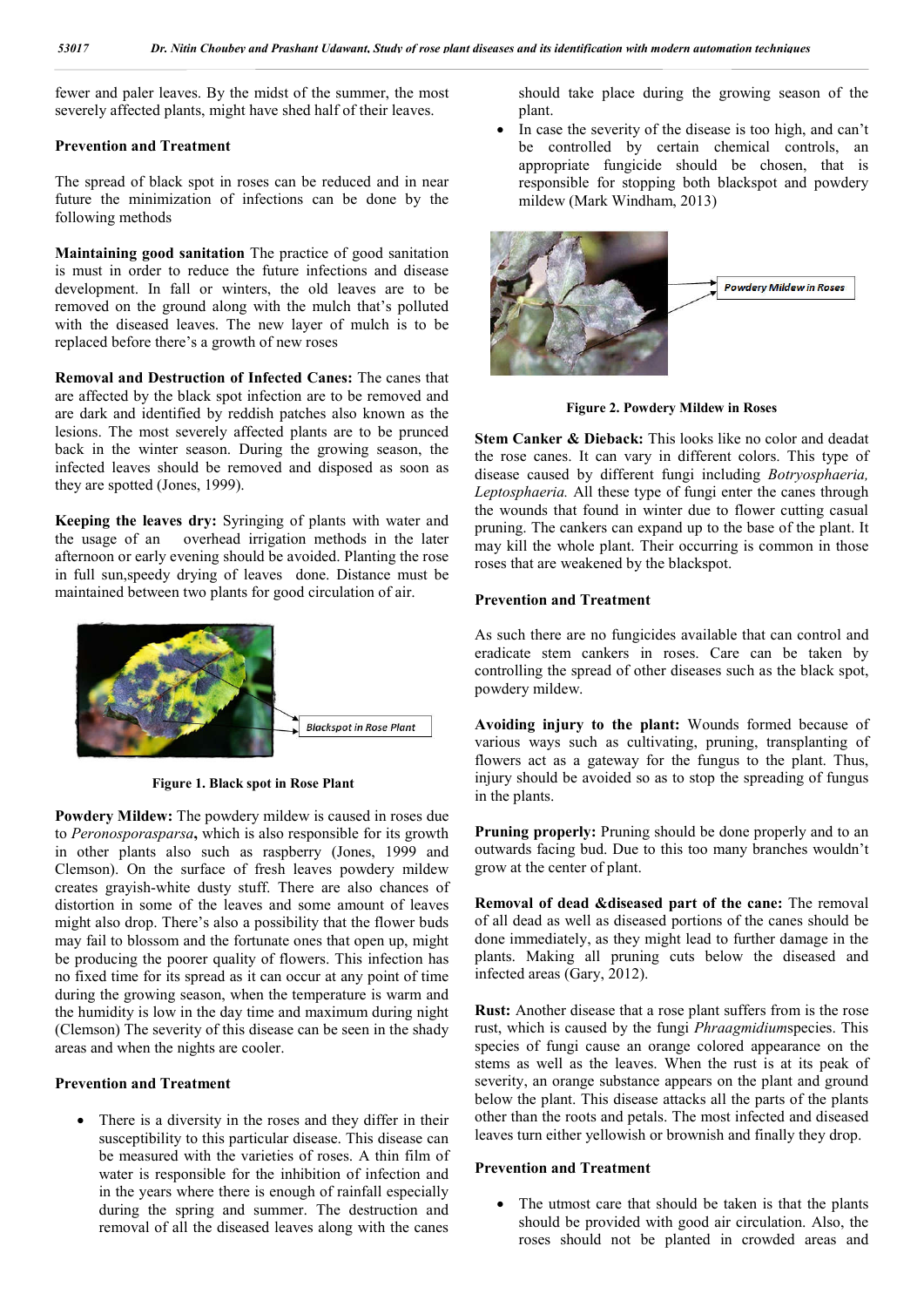pruning of plants at regular intervals should be done in order to keep the centers of the plant open

- The plants should be watered before noon and also the wetting of leaves should also be avoided
- Diseased leaves should be removed and destroyed, so that the infection doesn't spread



**Figure 3. Stem Canker in Rose Plant**



**Figure 4. Patches of Rust in Rose Plant**

**Botrytis Blight:** Due to this the rot of the plant becomes gray in color**.** The buds and flowers colors changes to gray or brownish. 62 to 72 F temperature & moist in weather is most favorable for this fungus. Canes become colorless due to infection of this fungus. The infected flower petals can be identified with small spots which are covered by reddish halos. With the time this will expand with irregular blotches. This disease can cause the bud's inability to fail and often droop.

### **Prevention and Treatment:**

- The most important factor for prevention of the disease is to keep the area clean. All the faded flower blossoms and leaves are collected and discarded. Good air circulation should be provided and wetting of the leaves should be avoided when it's being watered
- This particular disease can easily develop on the canes that have been damaged. It can also damage the canes if kept wet.
- For necessary chemical controls, fungicides that contain thiophanate methyl or neem oil should be used. The neem oil is to be used on a trial basis, especially during the hot weather (Jones, 1999; Clemson and Gary, 2010).



**Figure 5. Patches of Rust in Rose Plant**

**Rose Rosette Disease:** This disease is considered to be an untreatable disease and is caused because of the Rose rosette virus (RRV). It gets introduced & later spreads in the rose plant during the feeding (Sachin, 2015). The leaf curl mite affects a very portion but if it carries the RRV virus, the symptoms of infection can be seen within one to three months. Some of the symptoms that can be seen on the roses include the reddened terminal growth taking place on the infected leaves, with the stems becoming thicker. Stems are covered with lot of green or red colored thorns. The leaves on the diseases branches are very small in size compared to all usual leaves. The flowering capability of the plant is also reduced. These symptoms are seen during end of spring and start of summer. RRV damages the whole plant also spreads on neighboring plants. Infected plants dies within one or two years.

#### **Prevention and Treatment**

- The wild multiflora roses are very much affected by this disease. So any wild plant near to rose plant must be removed properly.
- The diseased roses must be immediately removed  $\&$ destroyed. No roots should be left behind so that there are any chances of sprouting of the disease again.
- No part of the uprooted and infected plant should be left behind in the garden.
- Spacing should be done between the rose plants and they should not touch each other



**Figure 6. Rose suffering from Rose Rosette**

**Crown Gall:** This disease is introduced due to soil preventing bacteria named, *Agrobacterium tumefaciens*. Due to this swelling occurs on the stems and roots below the soil surface. The swollen galls are light green in color and at a tender age they are nearly white. As size increases, color of galls darkens. It becomes woody. The galls are responsible for disruption of water flow and nutrients that travel upto the roots and plants, thereby making weakening and restricting the growth of the plant top.

Prevention and Treatment: For prevention of galls, diseasefree roses should be chosen. Once a plant is infected, there are no countermeasures to stop the infection.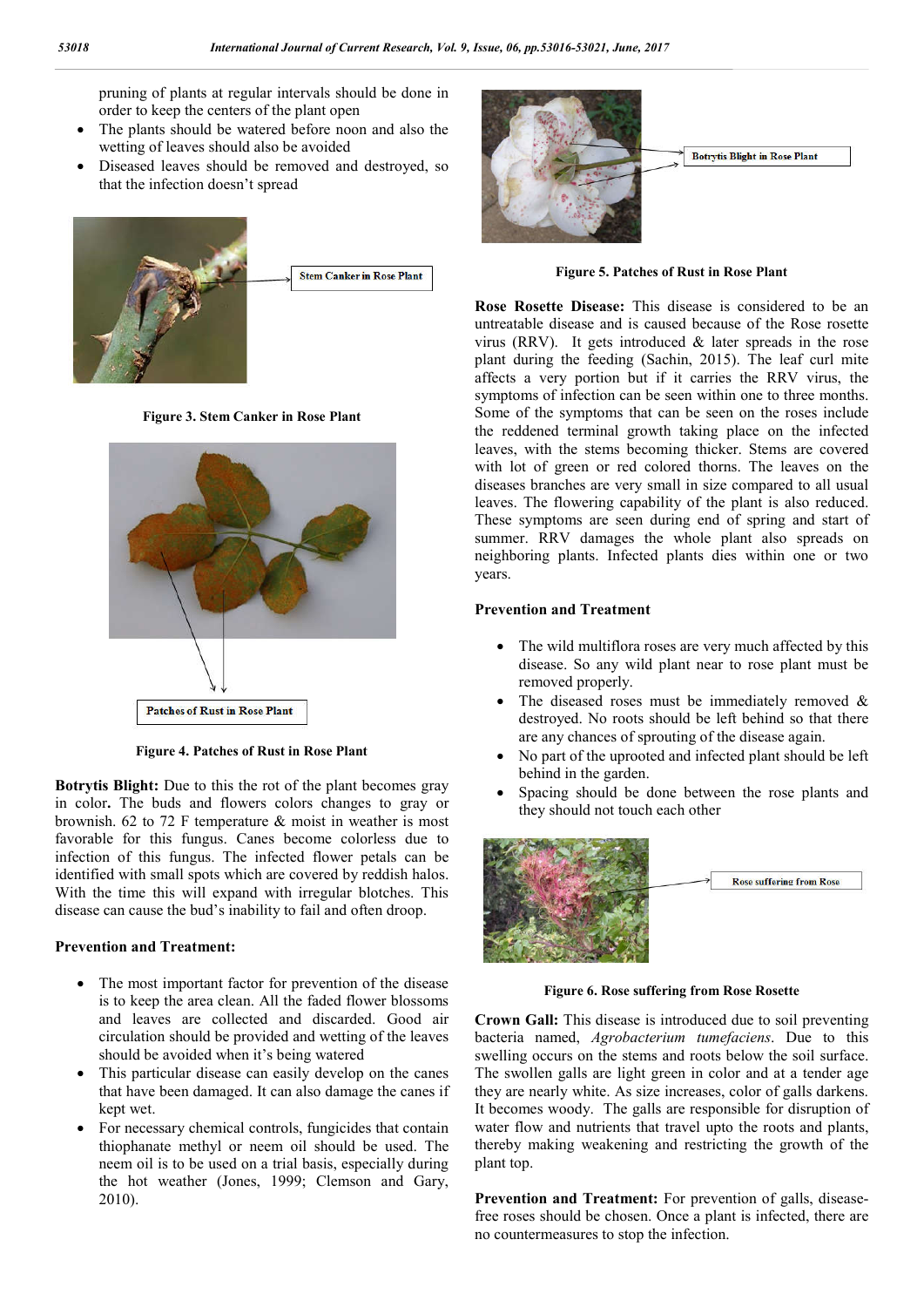- Injury should be avoided to the roots and top of the plant in the process of plantation and cultivation, as the bacteria can enter the plant through the fresh wounds
- The infected plants should be removed as early as the galls are spotted
- If possible, then infected plants area soil should be removed and discarded immediately.



**Figure 7. A swollen gall in Rose Plant**

The following table is the summary of all the diseases that occur in roses and also it contains the cause along with the fungicides that need to be used for overcoming these diseases and thereby retrieving the health of roses.

**Existing Automatic Rose Disease identification Methods:** Existing automatic rose disease identification processing scheme contains image acquisition with a digital camera. As existing technique is based on image processing with different stages, which prominently includes image enhancement & image segmentation followed by feature extraction and classification (Haiguang Wang, 2012; Sachin, 2015; Vijai Singh, 2015; HarshalWaghmare&RadhaKokareDetection, 2016; Kiran, 2014; Kadu, 2015; Suproteem, 2016).

#### **Five major stages used for identifying of plants disease are**

**Image acquisition:** Image of different leaves is captured using a digital camera. Input image is resized to 256\*256 pixels.

| S. No:           | Name of the Disease    | Causing Fungi                                    | Fungicide(s) Used                                                                                                                 | Image of the Disease |
|------------------|------------------------|--------------------------------------------------|-----------------------------------------------------------------------------------------------------------------------------------|----------------------|
| 1.               | <b>Black Spot</b>      | Diplocarponrosae                                 | chlorothalonil, mancozeb                                                                                                          |                      |
| $\overline{2}$ . | Powdery Mildew         | Sphaerothecapannosa                              | Propiconazole                                                                                                                     |                      |
| 3.               | <b>Stem Canker</b>     | Botryosphaeria, Leptosphaeria                    | No particular fungi used for stem<br>cankers, but fungicides used for<br>controlling black spot and mildew need<br>to be deployed |                      |
| 4.               | Rust                   | Phragmidium                                      | Fungicides that contain the portions of<br>myclobutanil, mancozeb or<br>propiconazole                                             |                      |
| 5.               | <b>Botrytis Blight</b> | Botrytis cinerea                                 | Fungicides containing thiophanate<br>methyl, chlorothalonil                                                                       |                      |
| 6.               | Rose Rosette Disease   | Rose rosette<br>virusandPhyllocoptesfructiplilus | <b>Bifenthrin</b> sprays                                                                                                          |                      |
| 7.               | Crown Gall             | Agrobacterium tumefaciens                        | Disinfecting the plants in a solution of<br>0.5% sodium hypochlorite for several<br>minutes                                       |                      |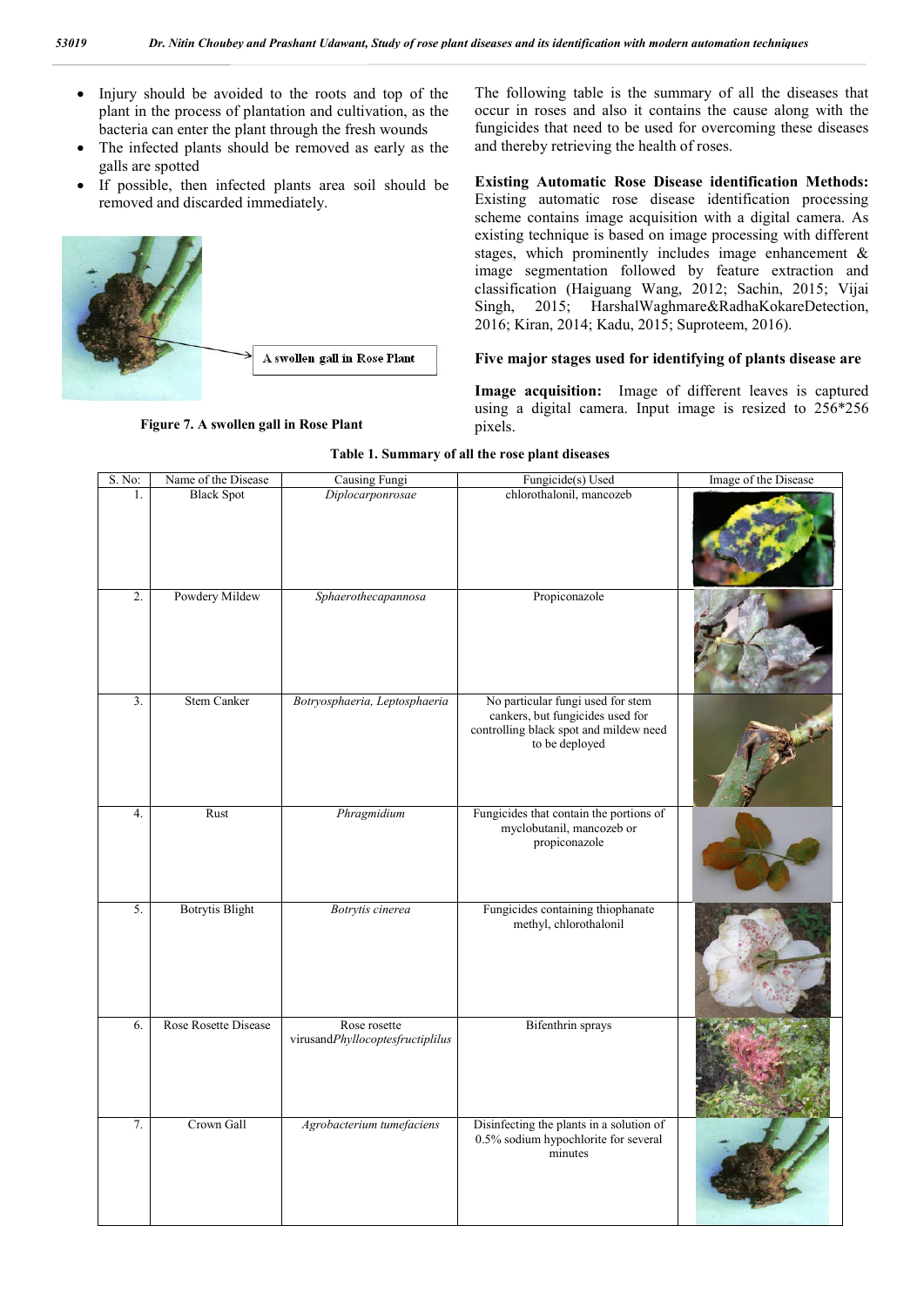This is the first and most important stage in automatic disease identification. In this step hardware like scanner or camera is involved. The quality of hardware should be very good which helps for the smooth future operations.

**Image Pre-Processing:** In the clustering & classification process the input data should be very clear. If the captured images are not clear then clustering becomes difficult. Image preprocessing is the stage in which input image is improved with enhancement in image features. It contain color space conversion and image quality improvement called as image enhancement. This is achieved with DCT by scaling the transform coefficient

**Color space conversion:** To decide the infected part of the leaf, specific image portion need to be identified with the help of image processing. This stage gives idea about color transformation which helps in cluster separation. With the help of RGB color space, it determines the luminosity and chromaticity. RGB generates color and HSV (hue saturation value) model helps for color perception.

**Image Segmentation: -** Many algorithms are present for the purpose of image segmentation. Amongst all K-mean clustering algorithm is most prominently used for image segmentation purpose. It helps to classify the pixels based on the parameters  $\&$  features set. It simplifies the image representation by forming different clusters. If a leaf contains more than one disease then different clusters will be formed.

**Feature Extraction:** In this stage feature extraction will took place from the segmentation portions**.** This extraction can be either fractional, statistical, structural or signal processing. Some basic methods Spatial Gray-level Dependence Matrices (SGDM) , Color co-occurrence, Gabbar filters, Grey Level Cooccurrence Matrices (GLCM), Principal component analysis and Wavelets are used for feature extraction.



**Figure 8. Block diagram shows the steps proposed in preprocessing stages**

**Classifier:** Based on the existing dataset of rose plant diseases, the exact matching of the processed image disease must be compared. It helps for exact identification of the disease. For this different classification methods are used. Most prominently used classification techniques are K-Nearest neighbor (KNN), Radial basis function (RBF), Probabilistic Neural Networks (PNN), Back Propagation Network (BPN), Support Vector Machine (SVM).

## **Proposed Automatic Rose Disease identification Methods**

Study of various research papers (Braik, 2011; SmitaNaikwadi, 2013; Hrishikesh, 2014; Baldomero, 2016; Surender Kumar, 2015; Prakash, 2015) shows that by following the above mentioned stages, plant disease can be identified. But the major problem is accuracy of the results to give the precious solution. In proposed automatic disease identification of rose plant, the several images of rose leaf are taken from the dataset and are observed in order to improve the quality of image prior to clustering process. Flowing block diagram shows the steps proposed in preprocessing stages to improve the results of existing method of automatic rose plant health disease identification method.

## **Conclusion**

Here review of different diseases of rose plants is made. In the critical review different symptoms of a rose plant disease, their prevention & cure techniques are studied. It is concluded that for the better growth of the rose plant early disease identification of plant is important. Visual inspection is less expensive method as compare to automation methods for plant disease identification. But accuracy & reliability is far better in the automated methods using image processing. If someone improves the preprocessing stage the results will be more accurate. Many diseases of rose plants are common in many other cash crops like cotton. In future this automatic disease identification can be developed for such crops which will be agreat revolution in the field of agriculture.

# **REFERENCES**

- Baldomero Manuel Sanchez Rangel & Juan Manuel Ramos Arreguın," KNN-Based Image Segmentation For Grapevine Potassium Deficiency Diagnosis, 978-1-5090- 0079-1/16 IEEE 2016.
- Braik, M. and ALRahamneh, Z. " Fast and Accurate Detection and Classification of Plant Diseases", *International Journal of Computer Applications* (0975 – 8887) Volume 17– No.1, March 2011
- Clemson cooperative extension, "Rose Diseases", Home & Garden Information Center. Clemson University, Clemson, SC.
- Gary, W. Knox, Mathews Paret, and Russell F. Mizell," Rose Pests and Diseases in Florida", UF|IFAS Extension, University of Florida. 2010.
- Haiguang Wang, Guanlin Li, Zhanhong Ma, Xiaolong Li," Application of Neural Networks to Image Recognition of Plant Diseases", *International Conference on Systems and Informatics* (ICSAI ) 2012.
- Harshal Waghmare and Radha Kokare Detection and Classification of Diseas, "es of Grape Plant Using Opposite Colour Local Binary Pattern Feature and Machine Learning for Automated Decision Support System" , 3rd International Conference on Signal Processing and Integrated Networks (SPIN), 2016.